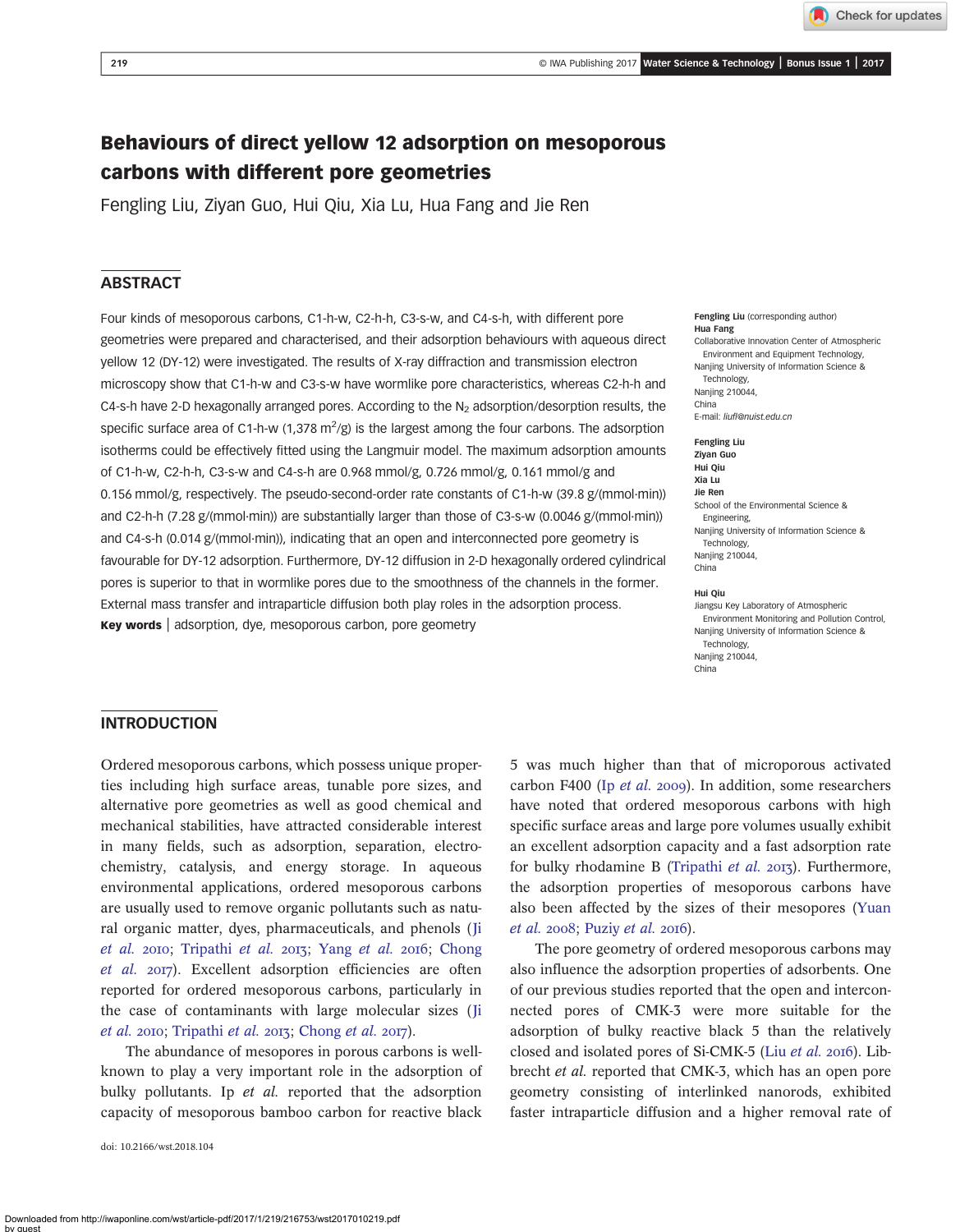bisphenol-A than another mesoporous carbon with long cylindrical pores ([Libbrecht](#page-8-0) et al.  $2015$ ). However, these articles discussed the influences of the pore geometry and pore connectivity of only 2-D hexagonally ordered mesoporous carbons, and other pore geometries, such as wormlike pores, were not mentioned.

In some studies, the authors noted that ordered mesoporous carbons with 2-D hexagonal symmetry exhibited the best supercapacitive performance because they possessed the fastest ion diffusion rate along the smooth channels relative to carbons with 3-D cubic mesopores and disordered wormlike characteristics (Sun [et al.](#page-8-0) 2010; [Liu & Zhang](#page-8-0)  $2015$ ). Thus, the diffusion rate of organic pollutant molecules is likely affected by the pore geometry. Additionally, the role that the geometry of the pore channels play in determining the adsorption behaviours of bulky organic pollutants such as dyes on mesoporous carbons with similar pore connectivity is not known, and this question has not yet been systematically discussed.

To clearly study the effects of the pore geometry on aqueous dye adsorption, four kinds of mesoporous carbons with diverse pore geometries were prepared by hard and soft templating methods and applied as adsorbents. Direct yellow 12 (DY-12), which is frequently used in the leather and paper industries, was selected as the adsorbate, and its molecular structure and properties are compiled in Figure S1. Schematic descriptions of the mesoporous structures of the selected adsorbents are displayed in Figure S2, and simple schematic descriptions of pore formation are also included to clearly show the connectivity of the pores. (Figures S1 and S2 are available with the online version of this paper.) The pores of the two hard-templated carbons are highly interconnected and open, while the other two soft-templated adsorbents have relatively isolated and closed pores. All of the adsorbents possess different pore structures and are expected to show varied adsorption affinities and adsorption kinetics towards DY-12.

## EXPERIMENTAL

### Preparation of hard silica templates

Mesoporous silica, SBA-15, was prepared according to the procedure reported by [Zhao](#page-9-0) et al. (Zhao et al. 1998). Pluronic P123 was dissolved in an HCl solution at 40 °C before tetraethoxylsilane (TEOS) was added. The molar ratio of the reaction mixture was 1.00 TEOS: 0.017 P123: 7.5 HCl: 208 H<sub>2</sub>O. After stirring at 40 °C for 24 h, the mixture was transferred to a Teflon-lined autoclave and heated at 100 °C for 48 h. The white precipitate was filtered, washed with distilled water, and dried at  $80^{\circ}$ C overnight. The product was obtained after calcination at  $550\,^{\circ}$ C for 6 h to remove the organic surfactant, Pluronic P123.

Hexagonal mesoporous silica (HMS) was synthesised according to the method described in the literature [\(Sevilla](#page-8-0) [et al.](#page-8-0) 2004). Typically, the surfactant dodecylamine (DDA) was dissolved in ethanol, and a specific amount of water was added under vigorous stirring. After a homogeneous solution was obtained, TEOS was added, and the reaction solution was stirred at  $40^{\circ}$ C for 24 h. The molar composition of TEOS/DDA/ethanol/H<sub>2</sub>O was 1:0.27:6.5:36. Then, the mixture was filtered, washed with water and dried at 80 $\degree$ C for 12 h. The surfactant was removed by calcination of the product at  $650^{\circ}$ C for 4 h in air.

#### Preparation of mesoporous carbons

Two of the mesoporous carbons were prepared by a hard template method using SBA-15 and HMS, respectively, as the templates according to the references ([Sevilla](#page-8-0) et al.  $2004$ ; [Bazula](#page-8-0) et al.  $2008$ ). A furfuryl alcohol (FA) solution containing oxalic acid as a catalyst and having a volume equal to the pore volume of the structural mesopores was added to mesoporous silica SBA-15 or HMS. Then, the mixture was polymerised at 50 °C for 24 h and at 90 °C for another 24 h under air. The solid composites were heated at  $150^{\circ}$ C for 3 h and carbonised at  $850^{\circ}$ C for 4 h under vacuum. The carbon products were acquired after the residue was treated with 10% (wt) aqueous HF solution, washed with alcohol and distilled water and dried at  $100^{\circ}$ C for 12 h. The carbon originating from HMS was designated C1-h-w, and the other carbon was denoted C2-h-h.

Two other carbons were synthesised using a structuredirecting agent, triblock copolymer F127, as a soft template (Liu [et al.](#page-8-0) 2010). Briefly,  $6.78$  g of resorcinol and  $15$  g of F127 were added to a mixture composed of 120 mL of distilled water and 120 mL of ethanol and stirred at room temperature. After the solid had dissolved completely and a colourless solution was obtained, 1.2 g of 37% HCl was added, and the mixture was stirred for 1 h. Then, 15 g of a formaldehyde solution was added dropwise to the above solution under vigorous stirring. A homogeneous yellowish solution was obtained after stirring for another 1 h, and this solution was transferred to a Teflon-lined autoclave, which was kept at 50 $\degree$ C for 96 h. The hydrothermally treated sample was collected by filtration, washed with water and dried at 50 °C for 12 h, and then at 80 °C for another 12 h.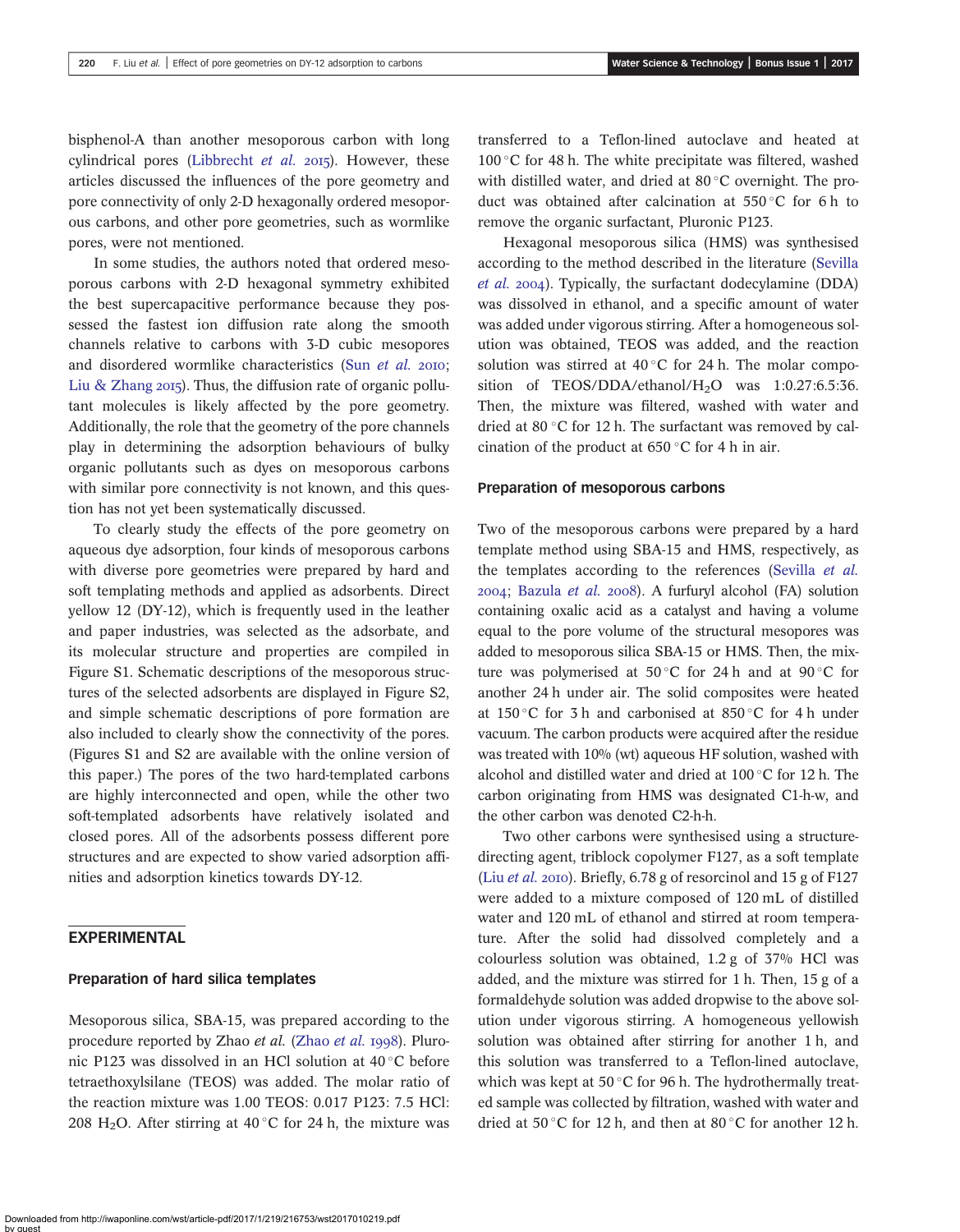Finally, the sample was heated to  $600\degree C$  at a heating rate of  $1^{\circ}$ C/min under a nitrogen atmosphere and kept at 600 $^{\circ}$ C for 6 h. The obtained carbon was ground, washed with ethanol and distilled water, and named C3-s-w. The mesoporous carbon, labeled C4-s-h, was obtained via the same synthetic procedure as that for C3-s-w, except the molar ratio of formaldehyde to resorcinol and the autoclaving period were changed to 2 h and 48 h, respectively. In the names of the four carbons, Cx-y-z, x stands for the number of a given carbon, y indicates the synthetic method (h is short for hard template and s is short for soft template), and z represents the pore geometry (h denotes 2-D hexagonal and w denotes wormlike).

#### Material characterisation

Powder X-ray diffraction (XRD) patterns of C1-h-w, C2-h-h, C3-s-w and C4-s-h were recorded on a Rigaku D/max-RA powder diffractometer (Rigaku, Tokyo, Japan) using Cu K $\alpha$ radiation. Scanning electron microscopy (SEM) and transmission electron microscopy (TEM) images of the four adsorbates were taken on a Hitachi SU1510 scanning electron microscope (Hitachi Co. Ltd, Tokyo, Japan) and a JEM-200CX electron microscope, respectively. Elemental analyses of the four carbons were carried out with an elemental analyser of Heraeus CHN-O Rapid (Hanau, Germany) to determine the C, H, and N contents. The zeta potential (ζ) of the adsorbents was measured on a zeta potential analyser (Zeta PALS, Brookhaven Instruments Co., Holtsville, NY, USA). N<sub>2</sub> adsorption–desorption isotherms were collected on a Micrometrics ASAP 2020 apparatus (Micromeritics Instrument Co., Norcross, GA) at  $-196$  °C (77 K).

#### Adsorption isotherms

Batch adsorption experiments were performed using 40 mL glass vials with polytetrafluoroethylene-lined screw caps. A weighed amount of adsorbent and a sufficient volume of distilled water were added to a glass vial, and then, a stock solution of DY-12 was added. The initial pH levels of the samples with C1-h-w and C2-h-h were in the range 7.8–9.1 and 7.4–8.7, respectively, and those of the samples with C3-s-w or C4-s-h were in the range 7.4–7.6. The C1-h-w and C2-h-h samples were shaken in a dark orbital shaker at  $25^{\circ}$ C for 10 days, and the other carbons were shaken for 35 days. After filtration through a nylon fibre filter  $(0.45 \,\mu\text{m})$ , the filtrates were examined using a UV-visible spectrometer with a detection wavelength of 400 nm. The pH values of all the samples were measured at the end of the batch adsorption experiments, and a value of  $7.0 \pm 0.1$ was obtained. In the control experiments conducted in the absence of an adsorbent, no loss of DY-12 was observed during the filtration and blank adsorption processes. The equilibrium adsorption amounts were calculated as follows:

$$
q_e = (C_0 - C_e)V/M \tag{1}
$$

where  $q_e$  is the equilibrium adsorption amount,  $C_0$  is the initial solute concentration,  $C_{\rm e}$  is the equilibrium concentration,  $V$  is the volume of solution and  $M$  is the mass of the adsorbent.

#### Adsorption kinetics

The kinetics of DY-12 adsorption on the tested materials were examined at an initial concentration of 0.073 mmol/L. Briefly, 100 mL of distilled water and a desired amount of adsorbent were first magnetically stirred in a 500 mL flask for approximately 20 min. Then, 400 mL of the aqueous solute was added and stirred in a dark isothermal incubator at  $25^{\circ}$ C. Approximately 3 mL of the sample was removed from the suspension at different time intervals and filtered to measure the residual concentration.

## RESULTS AND DISCUSSION

#### Characterisation

The small-angle XRD patterns of C1-h-w, C2-h-h, C3-s-w and C4-s-h are compiled in Figure S3 (available with the online version of this paper). C1-h-w, prepared using HMS as the hard template, shows a single diffraction peak, clearly reflecting the disordered wormlike pore structure of this material ([Sevilla](#page-8-0) et al. 2004). For C2-h-h, a strong diffraction peak and two very weak peaks indicate the presence of 2-D hexagonal mesopore symmetry (Lee [et al.](#page-8-0) 2002). The XRD pattern of C4-s-h displays a strong, narrow reflection peak, which is also indicative of an ordered 2-D hexagonal structure (Sun *[et al.](#page-8-0)* 2010). For C3-s-w, the diffraction peak is much weaker than that for C4-s-h, indicating that the mesoporous structure of C3-s-w is more disordered than that of C4-s-h (Sun *[et al.](#page-8-0)* 2010). Nevertheless, note that although the structures of C1-h-w and C3-s-w are disordered in the long range, the width of the pore channels is uniform. The differences in the regularity of the mesoporous structure between the four carbons can be further verified by examination of their TEM images in [Figure 1.](#page-3-0) In the high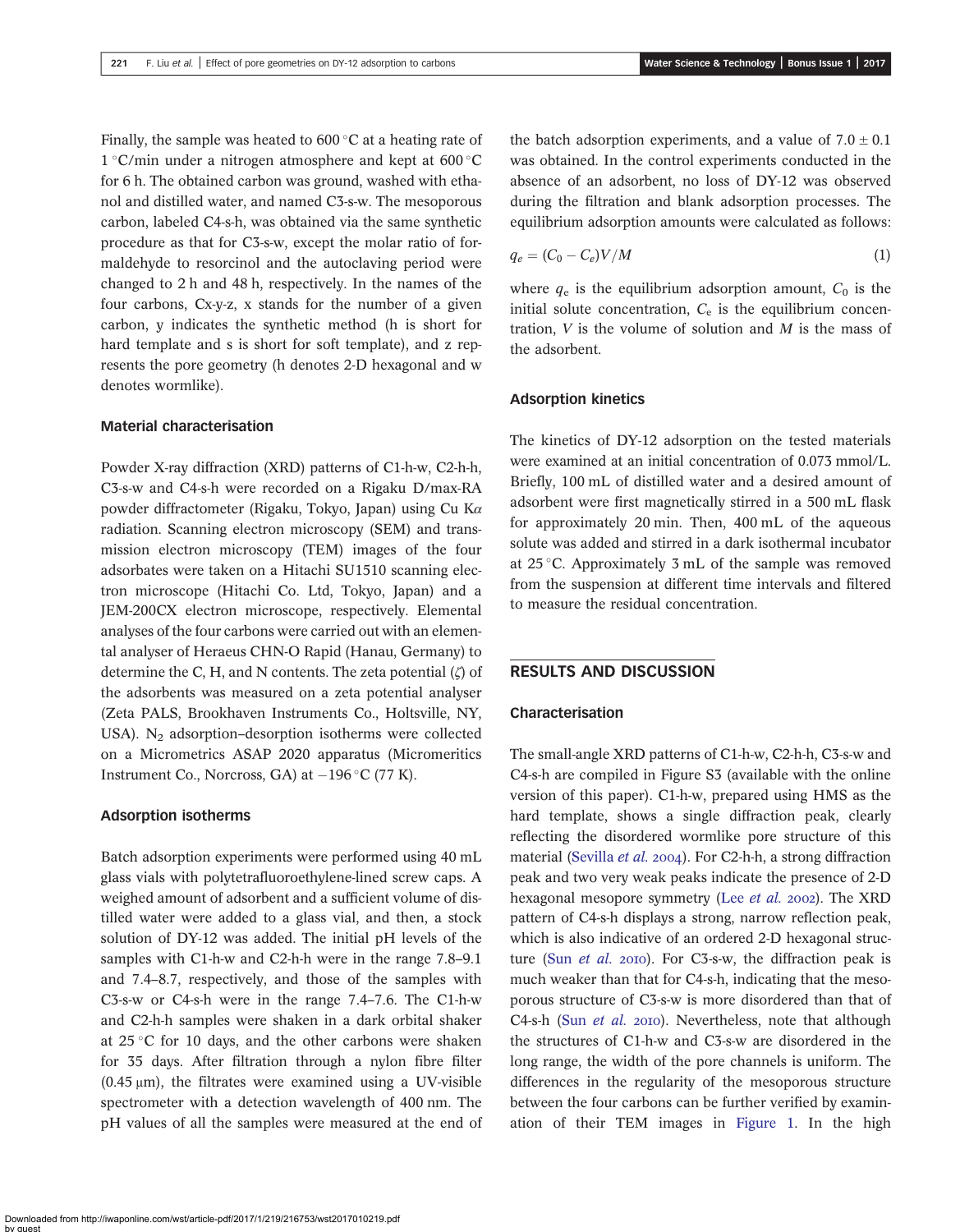<span id="page-3-0"></span>

Figure 1 | Transmission electron microscopy images of the four carbons.

magnification images of C2-h-h and C4-s-h, the observation of parallel stripes with comparable distances confirms the long-range ordered arrangement of the mesopores. However, only disordered pore structures composed of short, wormlike mesoporous channels could be observed in the images of C1-h-w and C3-s-w. Moreover, the white circles around the dark dots in the low magnification images of C1-h-w and C2-h-h reflect the open pore structure of these materials. In contrast, the white dots of C3-s-w and C4-s-h that are encircled by dark skeletons are the projections of the closed pores. SEM images of the materials in Figure S4 show that the particle size of all the carbons is up to the micrometer scale. C3-s-w and C4-s-h take on smooth carpolite-like morphology while the surfaces of C1-h-w and C2-h-h particles seem to be rough. C2-h-h

particles form via the aggregation of primary particles with rod-like morphology.

The zeta potential results in Figure S5 show that the isoelectric points (IEPs) of all the adsorbents are below 6. The isoelectric point of C3-s-w of approximately 2.5 is nearly the same as that of C4-s-h, as a result of the use of identical synthetic materials and thermal treatment procedures for these two carbons. The higher isoelectric point of C1-h-w (approximately 5.6) relative to that of C2-h-h (approximately 4.0) may be explained by the introduction of nitrogencontaining groups from the template for silica, 1-dodecylamine, which is further proven by the higher nitrogen content determined for C1-h-w than for the other carbons (Table S1). (Figures S4 and S5 and Table S1 are available online.)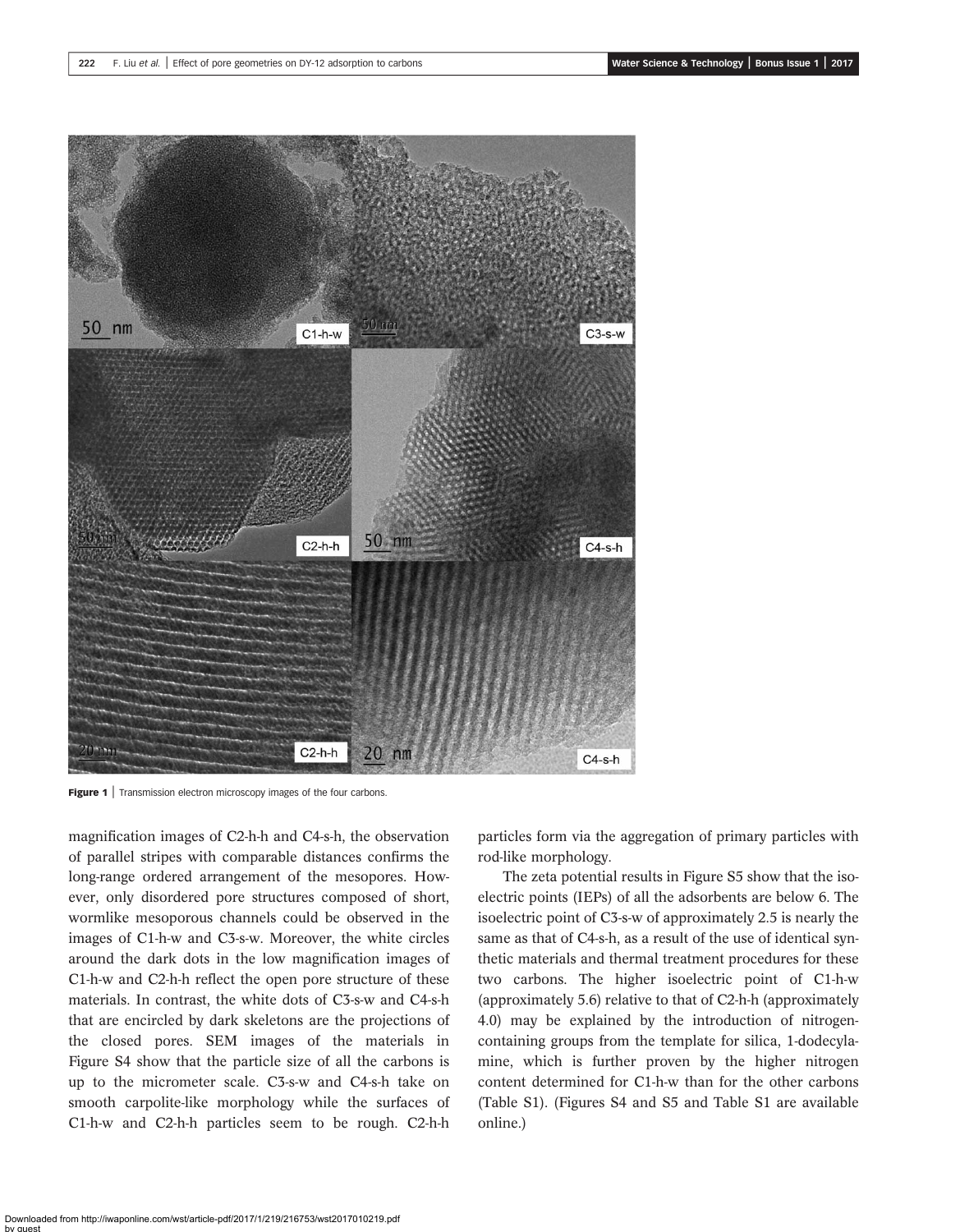<span id="page-4-0"></span>Figure S6 (available online) shows the  $N_2$  adsorption– desorption isotherms and pore size distributions of C1-h-w, C2-h-h, C3-s-w and C4-s-h. All four tested carbons exhibit a type IV isotherm (Figure S6(a)) with pronounced capillary condensation steps at  $P/P_0 = 0.3-0.8$ . These steps are ascribed to the mesopores in the carbon frameworks. However, unlike the other carbons, C1-h-w has an additional, clearer capillary condensation step at a high relative pressure, corresponding to the interparticle voids between the original particles [\(Sevilla](#page-8-0) et al. 2004). As seen in Table 1, a large pore volume remains in C1-h-w after deduction of the micropore and mesopore volumes, which could also result from the interspaces between the primary particles. Additionally, various characteristics of the pore size distributions of these carbons, calculated by the Barrett–Joyner–Halenda (BJH) method using the desorption branch, are shown in Figure S6(b). The pore diameter of C1-h-w centred at 2.3 nm is the smallest among the four and is sequentially followed by that of C2-h-h, C3-s-w, and C4-s-h. The narrow and mono-modal pore size distributions of C1-h-w and C3-s-w further illustrate the uniform width of their pore channels.

#### Adsorption isotherms

The adsorption isotherms of DY-12 with the equilibrium pH levels of  $7.0 \pm 0.1$  are compiled in Figure 2. The data were fitted using the Langmuir adsorption model:

$$
q_e = q_\infty b C_e / (1 + b C_e) \tag{2}
$$

where  $q_{\infty}$  is the maximum adsorption amount and b is the Langmuir adsorption constant. The fitting parameters are summarised in Table 2. Generally, all the adsorption results

Table 1 | Pore structure parameters of C1-h-w, C2-h-h, C3-s-w, and C4-s-h

|  |  |                                                                                                                           | 1.25                                                                                                                                                                                                                                                                    |
|--|--|---------------------------------------------------------------------------------------------------------------------------|-------------------------------------------------------------------------------------------------------------------------------------------------------------------------------------------------------------------------------------------------------------------------|
|  |  | 1.34                                                                                                                      | $\theta$                                                                                                                                                                                                                                                                |
|  |  | 0.52                                                                                                                      | $\bigcirc$                                                                                                                                                                                                                                                              |
|  |  | 0.57                                                                                                                      | $\theta$                                                                                                                                                                                                                                                                |
|  |  | $C1-h-w$ 2.3 1378 2.99 0 3.10<br>C2-h-h 3.8 945 1.27 0.12 1.34<br>4.3 659 0.63 0.03 0.52<br>C4-s-h 5.0 633 0.63 0.10 0.57 | $D^a$ $S_{\text{BET}}^b$ $V_T^c$ $V_{\text{micro}}^d$ $V_{\text{BH}}^e$ $V_{\text{meso}}^f$ $V_{\text{macro}}^g$<br>Adsorbent (nm) (m <sup>2</sup> /g) (cm <sup>3</sup> /g) (cm <sup>3</sup> /g) (cm <sup>3</sup> /g) (cm <sup>3</sup> /g) (cm <sup>3</sup> /g)<br>1.85 |

aPore diameter calculated by BJH method.

<sup>b</sup>Specific surface area determined by N<sub>2</sub> adsorption using the Brunauer-Emmett-Teller (BET) method.

 $\text{c}$ Total pore volume determined at relative pressure P/P<sub>0</sub> = 0.99.

<sup>d</sup>Micropore volume estimated using t-plot method.

eThe cumulative pore volume (pores 1.7-300 nm) calculated by BJH method.

f The cumulative mesopore volume (1.7 < pores < 50 nm) calculated by BJH method.  ${}^{g}$ The cumulative macropore volume (50 < pores < 300 nm) calculated by BJH method.



**Figure 2** Adsorption isotherms plotted as the solid-phase concentration  $(q_e)$  versus the aqueous-phase concentration  $(C_e)$  at the equilibrium of DY-12 adsorption for the different adsorbents with equilibrium pH values of  $7.0 \pm 0.1$ . Solid lines represent the fitting curves from the Langmuir adsorption model.

Table 2 | Fitting parameters of DY-12 adsorption on the tested carbons using the Langmuir model

| <b>Adsorbent</b> | $q_{\infty}$ (mmol/g) | b (L/mmol) | $R^2$ |
|------------------|-----------------------|------------|-------|
| $C1-h-w$         | 0.968                 | 356        | 0.988 |
| $C2-h-h$         | 0.726                 | 78         | 0.961 |
| $C_{\rm 3-S-W}$  | 0.161                 | 1,221      | 0.996 |
| $C4-s-h$         | 0.156                 | 180        | 0.967 |

are effectively described by the Langmuir adsorption model, with  $R^2 > 0.95$ . The maximum adsorption amounts of the different adsorbents follow the order of C1-h-w > C2-h-h > C3-s-w, C4-s-h, revealing that the mesoporous carbons synthesised by the hard template method and containing open pore structures have stronger DY-12 adsorption abilities than the two carbons with relatively closed mesopore structures, C3-s-w and C4-s-h. The extremely high adsorption amount of C1-h-w indicates that C1-h-w has great potential for the removal of aqueous dyes. Li et al. also reported that the wormhole-structured mesoporous carbons synthesised using mesoporous silica as a template showed excellent adsorption capacities for amaranth and methylene blue (Li *[et al.](#page-8-0)* 2011). Interestingly, the carbons with relatively closed mesopores have larger Langmuir adsorption constants (b) than those with open mesopores (C3-s-w  $>$  C1-h-w,  $C4$ -s-h >  $C2$ -h-h). Similar results were also found in our previous study (Liu [et al.](#page-8-0) 2016). The larger  $b$  values reflect a stronger DY-12 adsorption affinity for the carbons with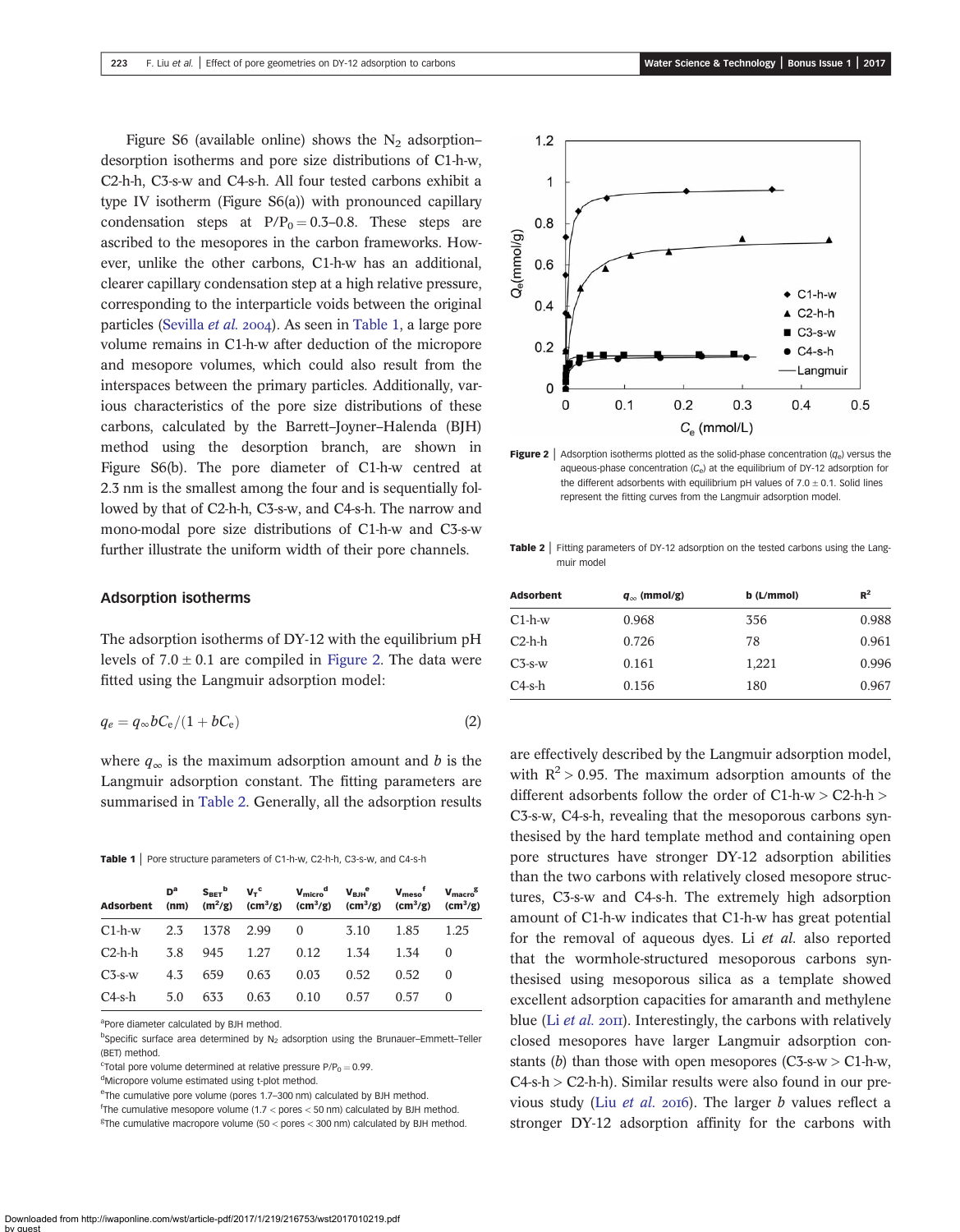closed pores than for those with open pores. The closed pores of C3-s-w and C4-s-h are completely encircled by the carbon skeleton, which likely results in a higher adsorption potential compared with that of the partially surrounded open pores of C1-h-w and C2-h-h. Additionally, the adsorption affinity of C1-h-w for DY-12 is strong, in contrast to that of C2-h-h, perhaps because of the small pore size of C1-h-w. This same trend also fits the comparison of C3-s-w with C4-s-h. Carbon is the major component of all the adsorbents, as shown in Table S1. C2-h-h and C4-s-h exhibit similar adsorption amounts of a small phenol after normalisation to the surface area (seen in Figure S7, available online). Therefore, the influences of the carbon surfaces, except charges on DY-12 adsorption are considered to be minor. The zeta potential results show that the surfaces of the tested adsorbents are negatively charged to different degrees. Hence, the disparity in adsorption patterns is probably due to the differences in the pore structures of the adsorbents and electrostatic repulsion.

To eliminate the effect of electrostatic repulsion on adsorption and clearly illustrate the role that the pore structure plays in adsorption, the adsorption isotherms with equilibrium pH levels equal to the IEP values of the adsorbents are compiled in Figure S8 (available online) and their surface area-based adsorption data (shown in Figure 3) were used for comparison. As seen in Figure S8, the differences in adsorption capacities between the four carbons are generally consistent with those with the equilibrium pH levels close to 7.0 (in [Figure 2](#page-4-0)). After the adsorption



Figure 3 | Adsorption isotherms plotted as the surface area-based solid-phase concentration  $(q_e)$  versus the aqueous-phase concentration  $(C_e)$  at the DY-12 adsorption equilibrium for the different adsorbents with the equilibrium pH levels equal to the IEPs of the adsorbents.

capacities were normalised by the specific surface area of the adsorbents, C1-h-w and C2-h-h still exhibit much stronger adsorption abilities than C3-s-w and C4-s-h though the pore diameters of the former adsorbents are smaller than those of the latter ones. Considering that the molecular size of DY-12 is  $2.94 \times 0.80 \times 0.57$  nm<sup>3</sup> [\(Chiang](#page-8-0) *et al.* 2009), the mesopores of the four adsorbents are fully accessible to the DY-12 molecules and, therefore, the pore size should not be the main factor that creates such adsorption differences. As seen from Figure S2, C1-h-w and C2-h-h, synthesised by the hard template method, possess open and interconnected mesoporous structures, while the pore structures of C3-s-w and C4-s-h are relatively closed and isolated. Such a sharp difference in the pore structures leads to entirely different access ability of the pores to the adsorbent. As noted in our previous study, for the carbons with open and interconnected pore channels, adsorbate molecules can enter the inner surface of the pores from a variety of directions (Liu [et al.](#page-8-0) ). In contrast, for C3-s-w and C4-s-h, only the pore mouth at either end can be used as the entrances for molecules due to the closed and isolated structures. Thus, the pores of C3-s-w and C4-s-h are prone to blockage, which results in the inefficient adsorption of bulky DY-12. Between the two hard-templated carbons, C1-h-w shows slightly stronger adsorption at low concentrations of DY-12 than C2-h-h and slightly weaker adsorption at high concentrations, probably as a result of their different pore sizes. Just as mentioned above, the different adsorption patterns mainly result from the difference in the pore structures of the adsorbents. Adsorbents with small pore sizes are known to have strong adsorption potentials for adsorbates ([Sastre](#page-8-0) et al. 1998; [Yuan](#page-9-0) *et al.* 2008). C1-h-w with a small pore diameter is thought to possess strong adsorption potential which is beneficial for strong adsorption. Therefore, C1-h-w may be able to achieve a high adsorption amount when the DY-12 concentration is low. At high concentrations, the pore blockage effect is more likely to occur in the small pores and obstruct the entrances for the bulky DY-12 molecules into some of the adsorption sites in the deep channels. However, there is only a slight difference in the DY-12 adsorption capacity between C3-s-w and C4-s-h, indicating that the two closed pore channels with wormlike or cylindrical geometries have no influence on the DY-12 adsorption capacity.

#### Adsorption kinetics

The kinetics results of DY-12 adsorption on the tested adsorbents are compared in [Figure 4](#page-6-0). The mesoporous carbons synthesised using hard silica templates show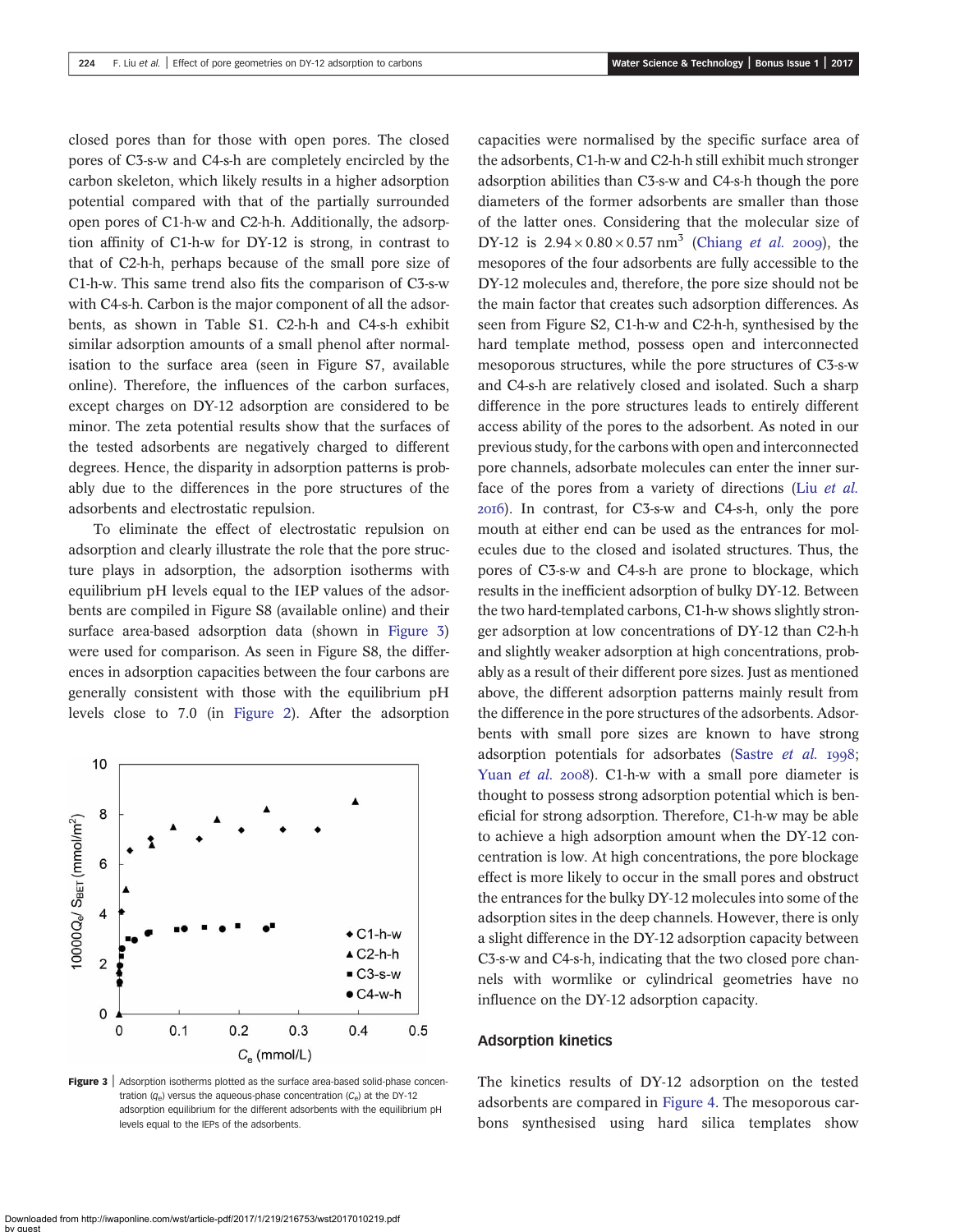<span id="page-6-0"></span>

Figure 4 | Time-resolved adsorption of DY-12 on C1-h-w, C2-h-h, C3-s-w, and C4-s-h.

dramatically faster adsorption processes than the other two carbons with the same initial concentration. For example, C1-h-w and C2-h-h reached the adsorption equilibrium within 5 min and 40 min, respectively. However, approximately 26,200 min and 14,200 min were required to reach the adsorption equilibrium in the case of C3-s-w and C4 s-h, respectively, even though their adsorption amounts are lower than those of the former. Such a large gap in the adsorption rate between these carbons further reflects the absolute advantage of the tested hard-templated carbons in the removal of bulky dyes. Moreover, the carbons prepared by a given templating method also show different adsorption rates, namely, C3-s-w versus C4-s-h and C1-h-w versus C2-h-h.

The pseudo-first-order and pseudo-second-order kin-etics models [\(Trivedi](#page-9-0) et al. 1973; [Ho & McKay](#page-8-0) 1999), shown in Equations (3) and (4), respectively, were used to evaluate the mass transfer during the DY-12 adsorption process.

$$
\log(q_{\rm e} - q_{\rm t}) = \log(q_{\rm e}) - k_1 t / 2.303 \tag{3}
$$

$$
t/q_{\rm t} = 1/(k_2 q_{\rm e}^2) + t/q_{\rm e}
$$
\n(4)

In these equations,  $k_1$  and  $k_2$  are the pseudo-first-order rate constant and the pseudo-second-order rate constant, respectively.

The experimental data before the adsorption equilibrium were used to evaluate the adsorption kinetics because the data after the equilibrium have no influence on adsorption kinetics. The simulation results based on the pseudo-firstorder and pseudo-second-order models are compiled in Figures S9 and S10, respectively (available online), and the fitting parameters are listed in Table 3. The simulation results suggest that pseudo-first-order kinetics model does not effectively describe the adsorption process of DY-12 adsorption on the four carbons. In contrast, the plots of  $t/q_t$  versus t give a linear relation with  $R^2$  values above 0.99. Additionally, the adsorption amounts determined from the fitting results are nearly identical to those obtained from the experimental data, further indicating that the process of DY-12 adsorption on the tested carbons follows pseudo-second-order kinetics. As shown in Table 3, the adsorption rate constants of C1-h-w, C2-h-h, C3-s-w, and C4-s-h were calculated to be 39.8, 7.28, 0.0046, and 0.014 g/(mmol·min), respectively, indicating that these carbons possess significantly different adsorption rates.

Table 3 | Parameters for fitting the adsorption kinetics of C1-h-w, C2-h-h, C3-s-w, and C4-s-h by the pseudo-first-order and pseudo-second-order models

|                  | $q_{\rm exp}$ (mmol/g) | <b>Pseudo-first order kinetics</b> |                    |       | <b>Pseudo-second order kinetics</b> |                    |       |
|------------------|------------------------|------------------------------------|--------------------|-------|-------------------------------------|--------------------|-------|
| <b>Adsorbent</b> |                        | $k_1$ (min <sup>-1</sup> )         | $q_{cal}$ (mmol/g) | $R^2$ | $k_2$ (g/(mmol-min))                | $q_{cal}$ (mmol/g) | $R^2$ |
| $C1-h-w$         | 0.183                  | 1.1470                             | 0.080              | 0.993 | 39.8000                             | 0.186              |       |
| $C2-h-h$         | 0.183                  | 0.0950                             | 0.071              | 0.940 | 7.2800                              | 0.184              |       |
| $C3$ -s- $W$     | 0.144                  | 0.0001                             | 0.106              | 0.932 | 0.0046                              | 0.144              | 0.986 |
| $C4$ -s-h        | 0.144                  | 0.0002                             | 0.095              | 0.962 | 0.0140                              | 0.144              | 0.997 |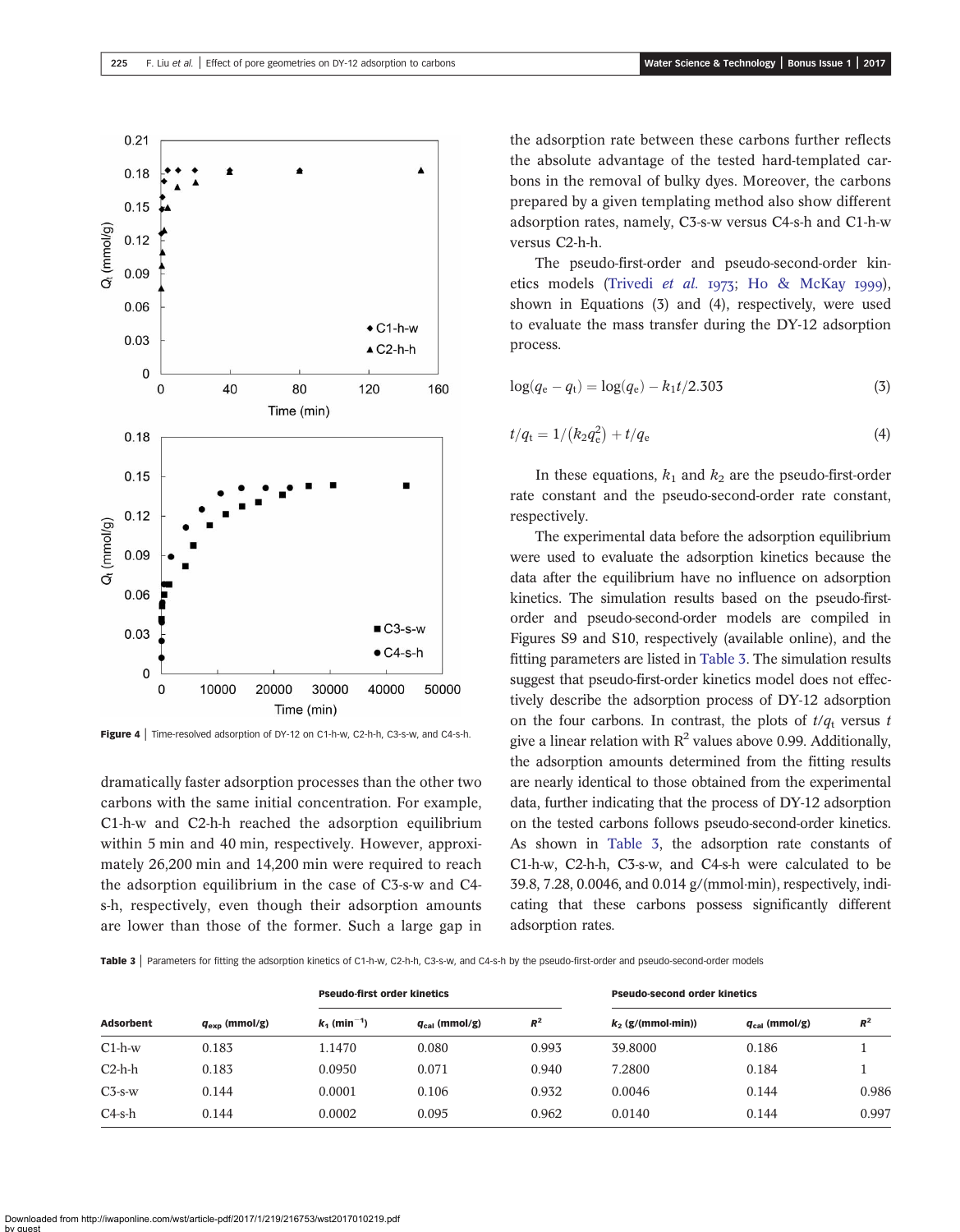As discussed in the section on the adsorption isotherms, DY-12 adsorption is mainly affected by the pore structural properties of these carbons under our exper-[Morris](#page-9-0) 1964):  $q_{\rm t} = k_{\rm d}t$ 

imental conditions. The pore size may play a negligible role in determining the rate of DY-12 adsorption on the carbons in this study, as deduced from the adsorption results combined with the pore structures of the adsorbents. For example, C1-h-w has the fastest adsorption rate even though its pore diameter is the smallest. The pore diameter of C4-s-h is larger than that of C2-h-h, yet DY-12 adsorption on C4-s-h is much slower than that on C2-h-h. The suitable specific surface area or mesopore volume of the adsorbents seems to be one of the main reasons for the large differences in the adsorption rates. A high suitable specific surface area or mesopore volume corresponds to a large probability of contact with the molecules without influence from the pore size. At a low initial DY-12 concentration (0.073 mmol/L), the amount of completely unoccupied adsorption sites far exceeds the amount required for adsorption of the DY-12 molecules, and the steric hindrance effect is absent during adsorption. Hence, the DY-12 molecules may preferentially reach the adsorption sites in the regions around the pore mouths quickly and freely. Similar results were also observed in previous studies ([Gupta](#page-8-0) *[et al.](#page-8-0)* 2011; Liu *et al.* 2012). In addition, the pore geometry is another important factor that affects the DY-12 adsorption rate. In fact, the adsorption rate of C2-h-h with open and interconnected pore channels is overwhelmingly superior to that of C4-s-h with a closed and cylindrical pore structure because of the different diffusion paths of these two materials, which may be responsible for the large difference between the two carbons (Liu [et al.](#page-8-0) ). Note that the effect of the pore channel geometry on the diffusion rate is clearly illustrated by the distinct adsorption rates of C3-s-w and C4-s-h. The long-range ordered and smooth channels of C4-s-h facilitate the diffusion of DY-12 molecules in the pores, while diffusion of the molecules in the disordered and wormlike pore channels of C3-s-w is likely to be hindered to some extent. Previous studies have also reported that a 2-D hexagonal pore symmetry is more favorable for diffusion than 3-D and disordered wormlike pore characteristics (Sun [et al.](#page-8-0)  $2010$ ; [Liu & Zhang](#page-8-0)  $2015$ ).

Generally, a solid–liquid adsorption process involves external mass transfer and intraparticle diffusion. To further verify the mechanism and rate-controlling steps in the adsorption process, the Weber-Morris model was used to evaluate intraparticle diffusion ([Weber &](#page-9-0)

$$
q_{\rm t}=k_{\rm d}t^{1/2}+I\tag{5}
$$

In this equation,  $k_d$  is the intraparticle diffusion constant and  $I$  is the intercept related to the diffusion boundary layer thickness. The plots of  $q_t$  versus  $t^{1/2}$  are compiled in Figure S11 (available online), and the parameters are shown in Table 4. All the  $q_t$ -t<sup>1/2</sup> plots of the carbons except that of C1-h-w show two linear portions. All of the first linear portions deviate from the origin, reflecting the involvement of external mass transfer ([Liu](#page-8-0) [et al.](#page-8-0) 2012). The first linear portion is indicative of dye molecule diffusion in the pores of the adsorbent, and the second portion describes the final equilibrium step, during which intraparticle diffusion gradually slows down because of the greatly reduced concentration difference. The reason for the lack of the second linear portion of C1-h-w is not clear. Perhaps because of the very short time required to reach equilibrium in C1-h-w (less than 5 min), the second equilibrium step for this material is difficult to distinguish from the whole adsorption process, which consists of limited data points. Additionally, the carbons derived from hard templates show much higher  $K_{d1}$ values than the soft-templated carbons, suggesting markedly faster rates of DY-12 diffusion in the pores of the hard-templated carbons.

### **CONCLUSIONS**

In the present study, four mesoporous carbons prepared by templating methods were examined to investigate the effects of the pore geometry on the adsorption of aqueous DY-12. All the adsorption isotherms of the carbons with DY-12 are effectively described using the Langmuir model. C1-h-w has the highest adsorption ability among the four tested adsorbents because it has the largest specific surface area and pore volume. Based on the surface-area-normalised

Table 4 | Kinetic parameters obtained with the Weber-Morris model

| Adsorbent       | $k_{d1}$ (mmol/<br>$(g\cdot min^{1/2}))$ | I۰<br>(mmol/g) | $R^2$ | $k_{d2}$ (mmol/<br>$(g\cdot min^{1/2}))$ | I,<br>(mmol/g) | $R^2$ |
|-----------------|------------------------------------------|----------------|-------|------------------------------------------|----------------|-------|
| $C1-h-w$        | 0.0508                                   | 0.1049         | 0.960 |                                          |                |       |
| $C2-h-h$        | 0.0480                                   | 0.0580         | 0.972 | 0.0044                                   | 0.1539         | 0.980 |
| $C_{\rm 3-S-W}$ | 0.0006                                   | 0.0440         | 0.972 | 0.0005                                   | 0.0655         | 0.960 |
| $C4$ -s-h       | 0.0051                                   | 0.0073         | 0.991 | 0.0008                                   | 0.0507         | 0.971 |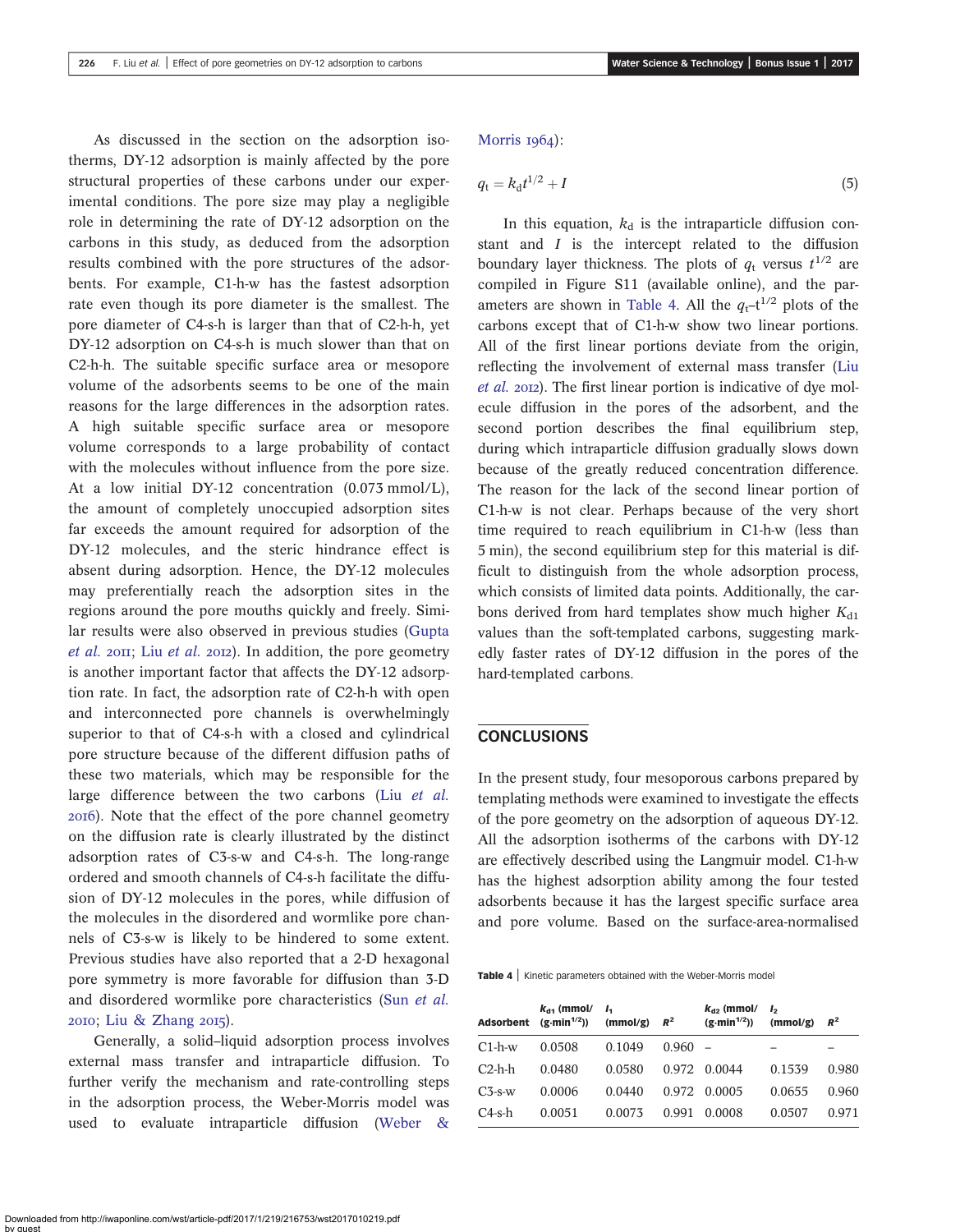<span id="page-8-0"></span>adsorption isotherms, C1-h-w and C2-h-h with open and interconnected pores synthesised by the hard template method show much stronger DY-12 adsorption than the soft-templated carbons, C3-s-w and C4-s-h, whose pores are relatively closed and isolated. These results indicate that the connectivity of the pores and the pore geometry strongly affect DY-12 adsorption. The good match in the adsorption isotherms between C1-h-w and C2-h-h and between C3-s-w and C4-s-h reveal that the geometry of the pore channels has no effect on DY-12 adsorption. However, the adsorption kinetics results reveal that the rate of DY-12 adsorption is strongly influenced by the geometry of the pore channels as well as their connectivity. DY-12 adsorption on C1-h-w and C2-h-h is far more rapid than that on C3-s-w and C4-s-h. Furthermore, due to its smooth and straight channels, C4-s-h with 2-D hexagonal symmetry has a higher adsorption rate than C3-s-w with disordered and wormlike pore characteristics.

## ACKNOWLEDGEMENTS

The study was financially supported by the National Natural Science Foundation of China (Nos 51608277 and 21607080) and the Natural Science Foundation of Jiangsu province (No. BK20160946). This work was also supported by the Project Funded by the Priority Academic Program Development of Jiangsu Higher Education Institutions (PAPD), Jiangsu Engineering Technology Research Center of Environmental Cleaning Materials.

## **REFERENCES**

- Bazula, P. A., Lu, A. H., Nitz, J. J. & Schüth, F. 2008 [Surface and](http://dx.doi.org/10.1016/j.micromeso.2007.04.008) [pore structure modification of ordered mesoporous carbons](http://dx.doi.org/10.1016/j.micromeso.2007.04.008) [via a chemical oxidation approach](http://dx.doi.org/10.1016/j.micromeso.2007.04.008). Microporous and Mesoporous Materials 108 (1–3), 266–275.
- Chiang, H. M., Chen, T. C., Pan, S. D. & Chiang, H. L. [Adsorption characteristics of Orange II and Chrysophenine](http://dx.doi.org/10.1016/j.jhazmat.2008.04.102) [on sludge adsorbent and activated carbon fibers](http://dx.doi.org/10.1016/j.jhazmat.2008.04.102). Journal of Hazardous Materials 161 (2–3), 1384–1390.
- Chong, Y. P., Liu, K., Liu, Y., Wang, J. T., Qiao, W. M., Ling, L. C., Long, D. H. & Bai, Z. S. 2017 [Highly efficient removal of](http://dx.doi.org/10.1002/aic.15601) [bulky tannic acid by millimeter-sized nitrogen-doped](http://dx.doi.org/10.1002/aic.15601) [mesoporous carbon beads.](http://dx.doi.org/10.1002/aic.15601) AIChE Journal 63 (7), 3016–3025.
- Gupta, V. K., Gupta, B., Rastogi, A., Agarwal, S. & Nayak, A. [A comparative investigation on adsorption performances of](http://dx.doi.org/10.1016/j.jhazmat.2010.11.091) [mesoporous activated carbon prepared from waste rubber](http://dx.doi.org/10.1016/j.jhazmat.2010.11.091) [tire and activated carbon for a hazardous azo dye](http://dx.doi.org/10.1016/j.jhazmat.2010.11.091) – acid blue [113](http://dx.doi.org/10.1016/j.jhazmat.2010.11.091). Journal of Hazardous Materials 186 (1), 891–901.
- Ho, Y. S. & McKay, G. 1999 [Pseudo-second-order model](http://dx.doi.org/10.1016/S0032-9592(98)00112-5) [for sorption processes.](http://dx.doi.org/10.1016/S0032-9592(98)00112-5) Process Biochemistry 34 (5), 451–465.
- Ip, A. W. M., Barford, J. P. & McKay, G. 2009 [Reactive black dye](http://dx.doi.org/10.1016/j.jcis.2009.05.015) [adsorption/desorption onto different adsorbents: effect of](http://dx.doi.org/10.1016/j.jcis.2009.05.015) [salt, surface chemistry, pore size and surface area.](http://dx.doi.org/10.1016/j.jcis.2009.05.015) Journal of Colloid and Interface Science 337 (1), 32–38.
- Ji, L. L., Liu, F. L., Xu, Z. Y., Zheng, S. R. & Zhu, D. Q. [Adsorption of pharmaceutical antibiotics on template](http://dx.doi.org/10.1021/es903716s)[synthesized ordered micro- and mesoporous carbons](http://dx.doi.org/10.1021/es903716s). Environmental Science & Technology 44 (8), 3116–3122.
- Lee, J. S., Joo, S. H. & Ryoo, R. 2002 [Synthesis of mesoporous](http://dx.doi.org/10.1021/ja012333h) [silicas of controlled pore wall thickness and their](http://dx.doi.org/10.1021/ja012333h) [replication to ordered nanoporous carbons with various pore](http://dx.doi.org/10.1021/ja012333h) [diameters](http://dx.doi.org/10.1021/ja012333h). Journal of the American Chemical Society 124 (7), 1156–1157.
- Li, J. T., Li, B. L., Wang, H. C., Bian, X. B. & Wang, X. M. 2011 [A](http://dx.doi.org/10.1016/j.carbon.2011.01.016) [wormhole-structured mesoporous carbon with superior](http://dx.doi.org/10.1016/j.carbon.2011.01.016) [adsorption for dyes.](http://dx.doi.org/10.1016/j.carbon.2011.01.016) Carbon 49 (6), 1912–1918.
- Libbrecht, W., Vandaele, K., Buysser, K., Verberckmoes, A., Thybaut, J. W., Poelman, H., Clercq, J. & Voort, P. V. [Tuning the pore geometry of ordered mesoporous carbons for](http://dx.doi.org/10.3390/ma8041652) [enhanced adsorption of bisphenol-A](http://dx.doi.org/10.3390/ma8041652). Materials 8 (4), 1652– 1665.
- Liu, Y. R. & Zhang, J. 2015 [Influence of pore symmetries on the](http://dx.doi.org/10.1016/j.micromeso.2014.12.020) [supercapacitive performance of mesoporous carbons co](http://dx.doi.org/10.1016/j.micromeso.2014.12.020)[templated by f127 and PDMS](http://dx.doi.org/10.1016/j.micromeso.2014.12.020)–PEO. Microporous and Mesoporous Materials 206, 81–85.
- Liu, L., Wang, F. Y., Shao, G. S. & Yuan, Z. Y. 2010 [A low](http://dx.doi.org/10.1016/j.carbon.2010.02.022)[temperature autoclaving route to synthesize monolithic](http://dx.doi.org/10.1016/j.carbon.2010.02.022) [carbon materials with an ordered mesostructure.](http://dx.doi.org/10.1016/j.carbon.2010.02.022) Carbon 48 (7), 2089–2099.
- Liu, F. L., Guo, Z. B., Zheng, S. R. & Xu, Z. Y. 2012 [Adsorption of](http://dx.doi.org/10.1016/j.cej.2011.12.069) [tannic acid and phenol on mesoporous carbon activated by](http://dx.doi.org/10.1016/j.cej.2011.12.069) [CO2.](http://dx.doi.org/10.1016/j.cej.2011.12.069) Chemical Engineering Journal 183, 244–252.
- Liu, F. L., Guo, Z. B., Ling, H. G., Huang, Z. N. & Tang, D. Y. [Effect of pore structure on the adsorption of aqueous dyes to](http://dx.doi.org/10.1016/j.micromeso.2016.02.051) [ordered mesoporous carbons](http://dx.doi.org/10.1016/j.micromeso.2016.02.051). Microporous and Mesoporous Materials 227, 104–111.
- Puziy, A. M., Poddubnaya, O. I., Derylo-Marczewska, A., Marczewski, A. W., Blachnio, M., Tsyba, M. M., Sapsay, V. I. & Klymchuk, D. O. 2016 [Kinetics of protein adsorption by](http://dx.doi.org/10.1007/s10450-015-9723-3) [nanoporous carbons with different pore size.](http://dx.doi.org/10.1007/s10450-015-9723-3) Adsorption -Journal of the Iinternational Adsorption Society 22 (4–6), 541–552.
- Sastre, G., Raj, N., Catlow, R. A., Roque-Malherbe, R. & Corma, A. rog8 [Selective diffusion of C8 aromatics in a 10 and 12 MR](http://dx.doi.org/10.1021/jp980053r) [zeolite. A molecular dynamics study.](http://dx.doi.org/10.1021/jp980053r) The Journal of Physical Chemistry B 102 (17), 3198–3209.
- Sevilla, M., Alvarez, S. & Fuertes, A. B. 2004 [Synthesis and](http://dx.doi.org/10.1016/j.micromeso.2004.06.006) [characterization of mesoporous carbons of large textural](http://dx.doi.org/10.1016/j.micromeso.2004.06.006) [porosity and tunable pore size by templating mesostructured](http://dx.doi.org/10.1016/j.micromeso.2004.06.006) [HMS silica materials](http://dx.doi.org/10.1016/j.micromeso.2004.06.006). Microporous and Mesoporous Materials 74 (1–3), 49–58.
- Sun, G. W., Wang, J. T., Liu, X. J., Long, D. H., Qiao, W. M. & Ling, L. C. 2010 [Ion transport behavior in triblock copolymer](http://dx.doi.org/10.1021/jp106205n)[templated ordered mesoporous carbons with different pore](http://dx.doi.org/10.1021/jp106205n)